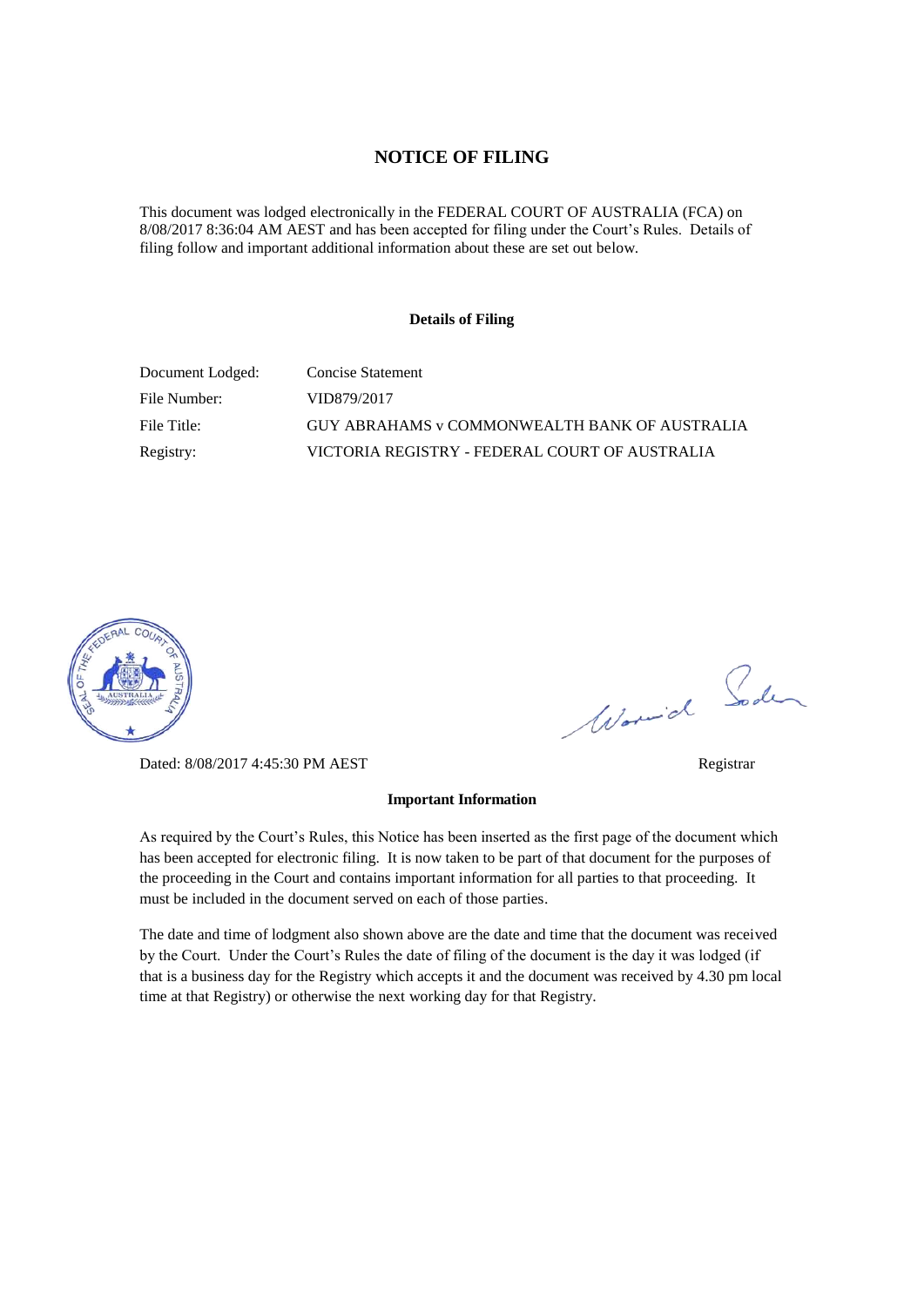

Form NCF1

# **Concise Statement**

Federal Court of Australia No. VID of 2017 District Registry: Victoria Division: General

# **Guy Abrahams (and another)**

Applicants

# **Commonwealth Bank of Australia (ABN 48 123 123 124)**

Respondent

# **A. IMPORTANT FACTS GIVING RISE TO THE CLAIM**

## **Parties**

- 1. At all material times, the Respondent (**CBA**) was, and remains: a public company incorporated under the *Corporations Act 2001* (Cth) (*Corporations Act*); a corporation listed on a financial market operated by the Australian Securities Exchange (**ASX**); and the issuer of ordinary shares which were, and are, traded on the ASX under the designation "CBA".
- 2. On or about 15 August 2016 (the date of CBA's "2016 Annual Report to Shareholders" (**2016 Annual Report**)), the Applicants held ordinary shares in CBA; since that date, the Applicants have continued to hold ordinary shares in CBA.

# **Application of Part 2M.3 of the** *Corporations Act*

## *Financial Report*

3. At all material times, s 292(1)(b) of the *Corporations Act* required CBA to prepare a financial report (**Financial Report**) for each financial year.

| Filed on behalf of         | Guy Abrahams (and another)                     |
|----------------------------|------------------------------------------------|
| Prepared by                | David Barnden                                  |
| Law firm                   | Environmental Justice Australia                |
| Tel                        | (03) 8341 3100 Fax (03) 8341 3111              |
| Email                      | david.barnden@envirojustice.org.au             |
| <b>Address for service</b> | Level 3, 60 Leicester Street, Carlton VIC 3053 |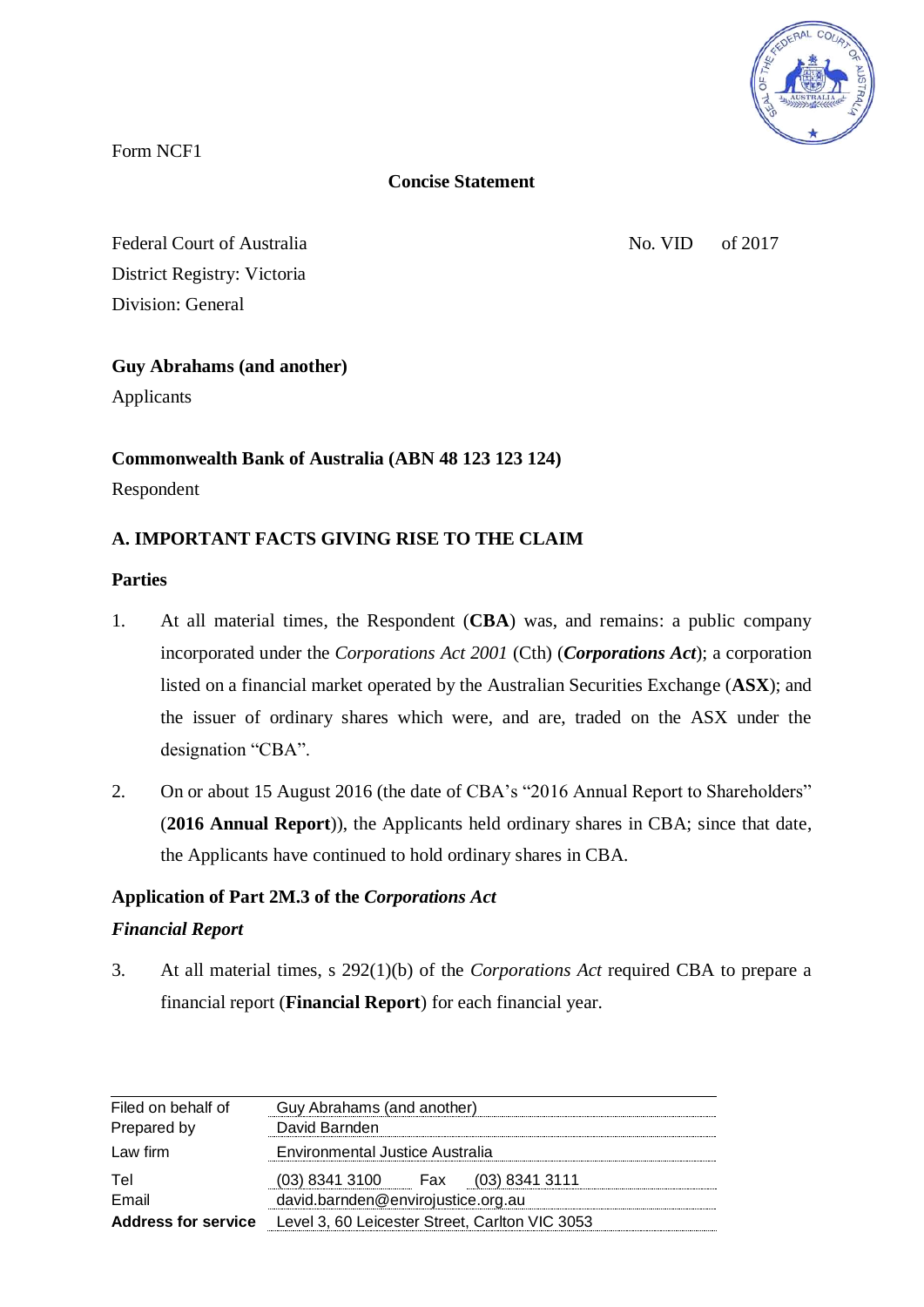- 4. At all material times, s 295 of the *Corporations Act* required that the Financial Report consist of, among other things, the financial statements for the year and the notes to the financial statements.
- 5. At all material times, s 297 of the *Corporations Act* required that the financial statements and notes for a financial year contained in the Financial Report give a true and fair view of the financial position and performance of CBA.

## *Directors' Annual Report*

- 6. At all material times, ss 292(1)(b) and 298(1) of the *Corporations Act* required CBA to prepare a directors' report (**Directors' Annual Report**) for each financial year.
- 7. At all material times, s 298(1AA) of the *Corporations Act* required that the Directors' Annual Report include, among other things, the information required by s 299A of the *Corporations Act*.
- 8. At all material times, s 299A(1) of the *Corporations Act* required that the Directors' Annual Report contain information that members of CBA (**CBA's Members**) would reasonably require to make an informed assessment of: the operations of CBA; the financial position of CBA; and the business strategies, and prospects for future financial years, of CBA.

## **CBA's business**

9. CBA is, and was at all material times, engaged in the business of providing finance and a range of banking and financial services in Australia and elsewhere to individuals, corporations and various business, financial or commercial entities (**CBA's Customers**).

#### **Climate change as a major or material risk to CBA's business**

10. At all material times, there has existed a significant likelihood that the climate is changing, and will continue to change, as the result of anthropogenic influences (**Climate Change**).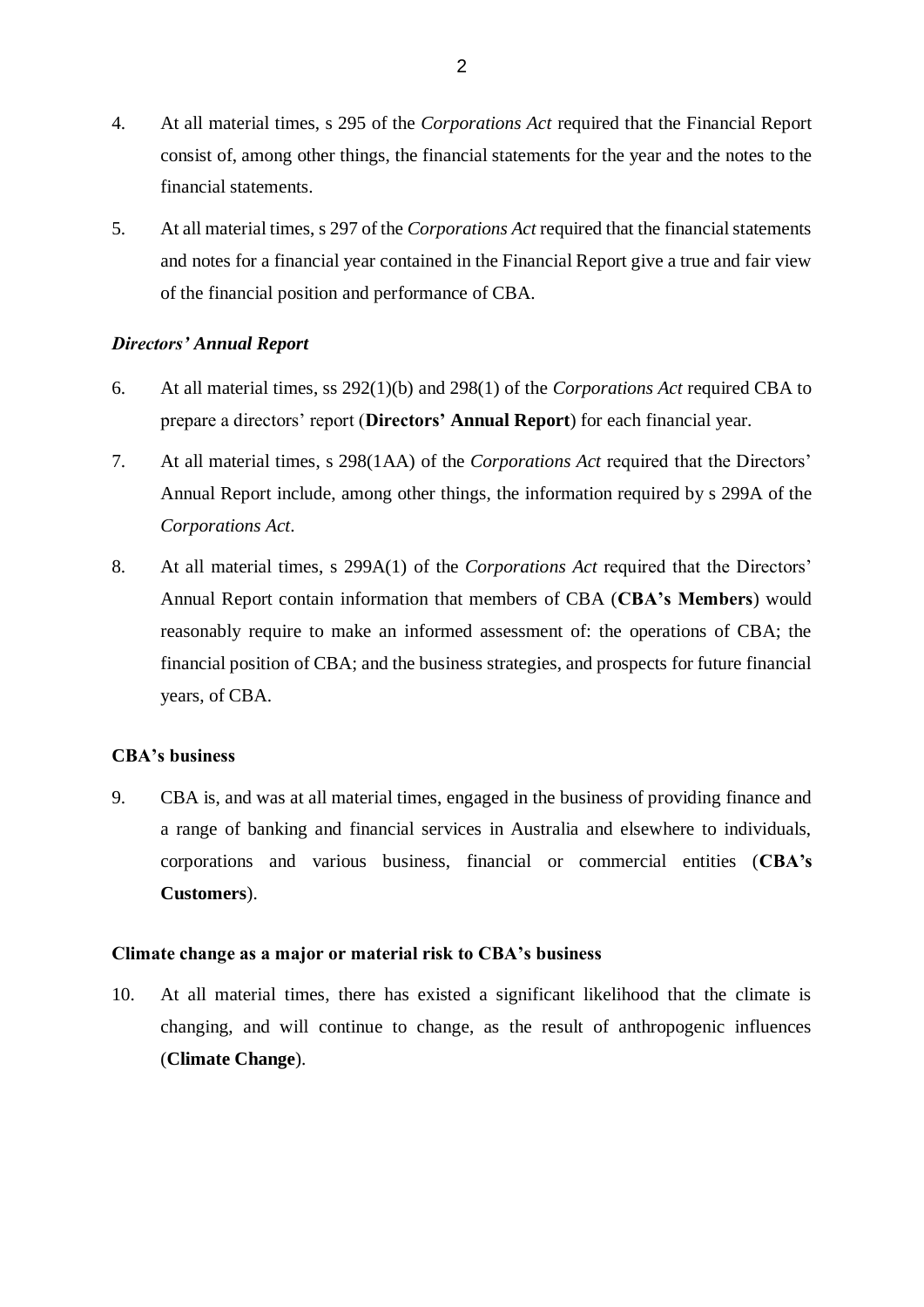- 11. Climate Change is likely to include, or result in, changes including: higher mean and maximum temperatures; higher minimum temperatures; decreases in precipitation; increases in the severity of droughts; decreases in relative humidity; increases in the intensity of rainfall; increases in the intensity of cyclones and storms; and increases in the mean sea level (the **Climate Change Impacts**).
- 12. At all material times and, in particular, during and since the 2016 financial year, there was information that:
	- a. the Australian and international body of scientific knowledge has recognised the existence of Climate Change and the likelihood of the Climate Change Impacts; and
	- b. Climate Change and the Climate Change Impacts have posed, and will increasingly continue to pose, material or major risks to: the business and financial position of many of CBA's Customers; the business and financial position of entities in which CBA has a financial interest; the operations, financial position, business strategies and prospects for future financial years of CBA; and the financial position, business strategies and prospects of businesses that were the same kind of businesses carried on by CBA's customers and/or by CBA (**CBA's Climate Change Business Risks**).
- 13. At all material times, CBA knew, or ought to have known about:
	- a. the information set out in [12];
	- b. CBA's Climate Change Business Risks.
- 14. By reason of the matters in [10] to [13] above, at all material times:
	- a. CBA knew, or ought to have known, that CBA's Climate Change Business Risks might have a material or major impact on the operations, financial position, and prospects for future financial years of CBA's business and CBA's Customers;
	- b. CBA had, or ought to have had, one or more business strategies to manage CBA's Climate Change Business Risks; and
	- c. CBA's Members would reasonably require, in order to make an informed assessment of the operations, financial position, business strategies, and prospects for future financial years, of CBA: a summary of CBA's Climate Change Business Risks and of the business strategies employed by CBA to manage those risks (including whether it had any strategy or strategies to manage those risks) (**CBA's Management of its Climate Change Risks**).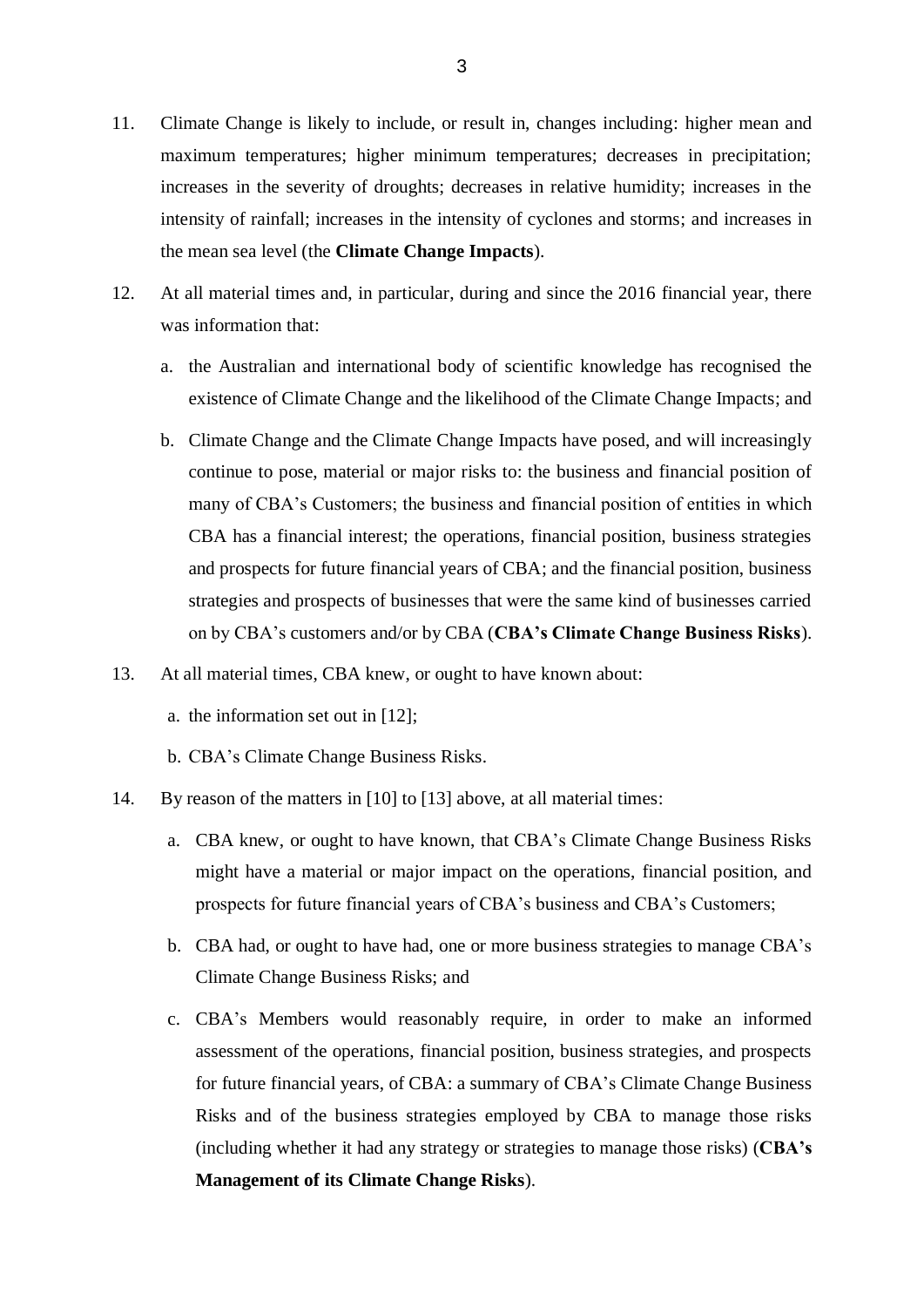15. At all material times: the Adani Carmichael coal mine project in Queensland (**Carmichael**), and whether it was being or would be funded by CBA, was a matter of substantial controversy and concern in Australia; and CBA knew or ought to have known of that controversy and concern and that the provision by CBA of any form of financial assistance or funding for Carmichael posed, and continues to pose, material or major risks (including reputational risks) to its business (the **Carmichael Risks**).

#### **C. PRIMARY LEGAL GROUNDS FOR THE RELIEF SOUGHT**

#### **Contraventions of the** *Corporations Act*

- 16. The 2016 Annual Report included CBA's Financial Report for the 2016 financial year and CBA's Directors' Annual Report for the 2016 financial year.
- 17. In the 2016 Annual Report, CBA outlined (at pp 137 to 160) its "Risk Management Framework", but did not in CBA's Directors' Annual Report, in CBA's Financial Report or in any other part of the 2016 Annual Report, report on CBA's Climate Change Business Risks, the Carmichael Risks, CBA's Management of its Climate Change Risks or CBA's management of the Carmichael Risks.
- 18. By reason of the above matters:
	- a. CBA contravened ss 292(1)(b), 295 and 297 of the *Corporations Act* by failing to give a true and fair view of the financial position and performance of CBA in CBA's Financial Report for the 2016 financial year.
	- b. CBA contravened ss 292(1)(b), 298(1) and (1AA) and 299A(1) of the *Corporations Act* by failing to include in CBA's Directors' Annual Report for the 2016 financial year information that CBA's Members would reasonably require to make an informed assessment of: the operations of CBA; the financial position of CBA; and the business strategies, and prospects for future financial years, of CBA.
- 19. CBA threatens and intends to continue to fail to report in CBA's 2017 Annual Report on CBA's Climate Change Risks, the Carmichael Risks, CBA's Management of its Climate Change Risks and CBA's management of its Carmichael Risks (including on whether CBA had any strategy or strategies in respect of managing those risks).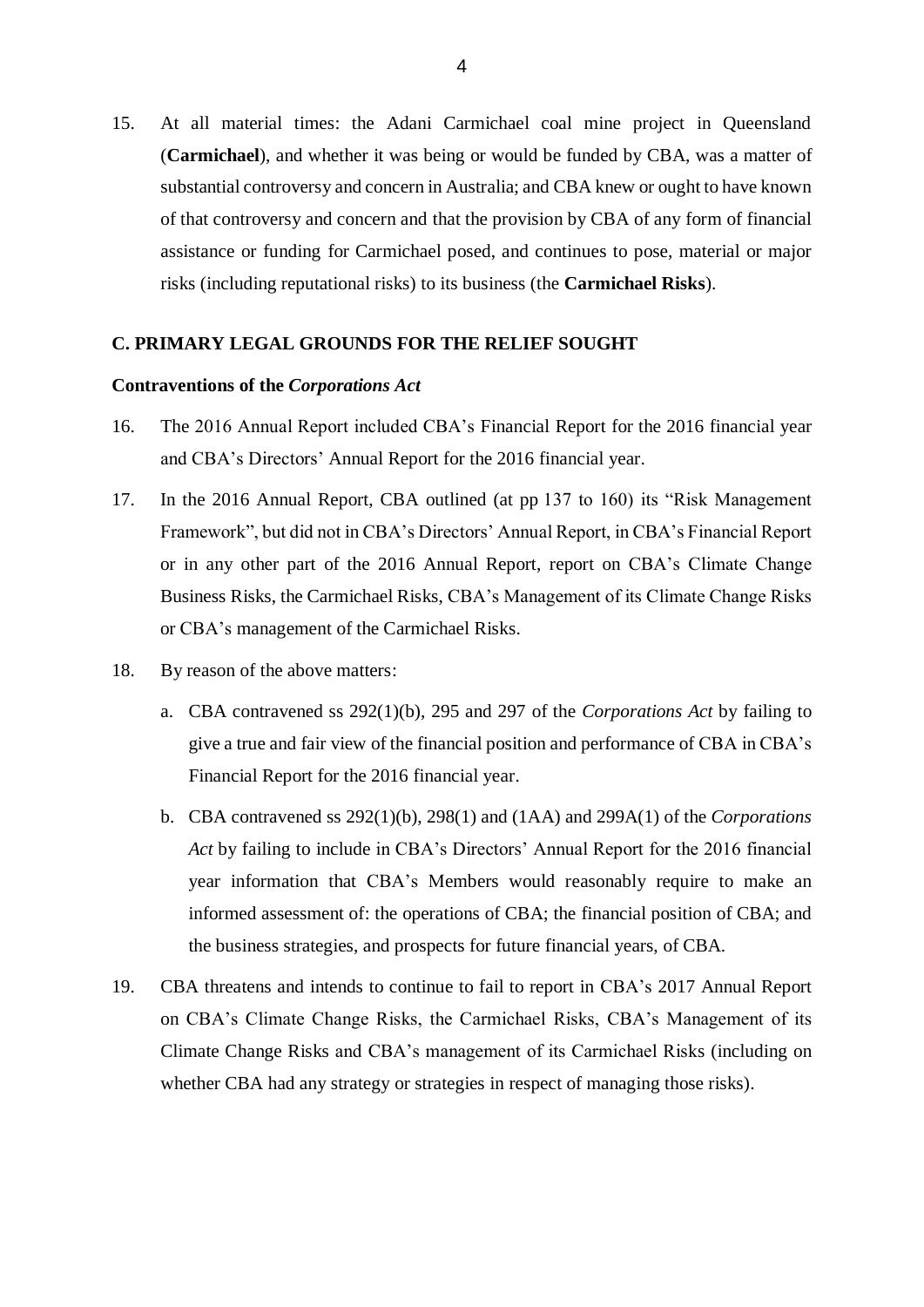#### **D. RELIEF SOUGHT BY THE APPLICANTS**

- 20. The Applicants seek:
	- a. a declaration that CBA, by failing to report on CBA's Climate Change Risks, the Carmichael Risks, CBA's Management of its Climate Change Risks and CBA's management of the Carmichael Risks in the 2016 Annual Report contravened ss 292(1)(b), 295, 297, 298(1) and (1AA), and 299A(1) of the *Corporations Act*;
	- b. an injunction under s 1324(1) of the *Corporations Act*:
		- i. restraining CBA from continuing to fail to report on the risks set out in subparagraph a, and on CBA's management of those risks, in CBA's Annual Reports; alternatively
		- ii. requiring CBA to report on the risks set out in sub-paragraph a, and on CBA's management of those risks, in CBA's Annual Reports;
	- c. such further or other orders as to the Court seem appropriate;
	- d. such orders as to costs as to the Court seem appropriate.

Date: 7 August 2017

This Concise Statement was settled by Ron Merkel QC, Emrys Nekvapil and Sarah Zeleznikow.

Brender Syle

Environmental Justice Australia Solicitors for the Applicants